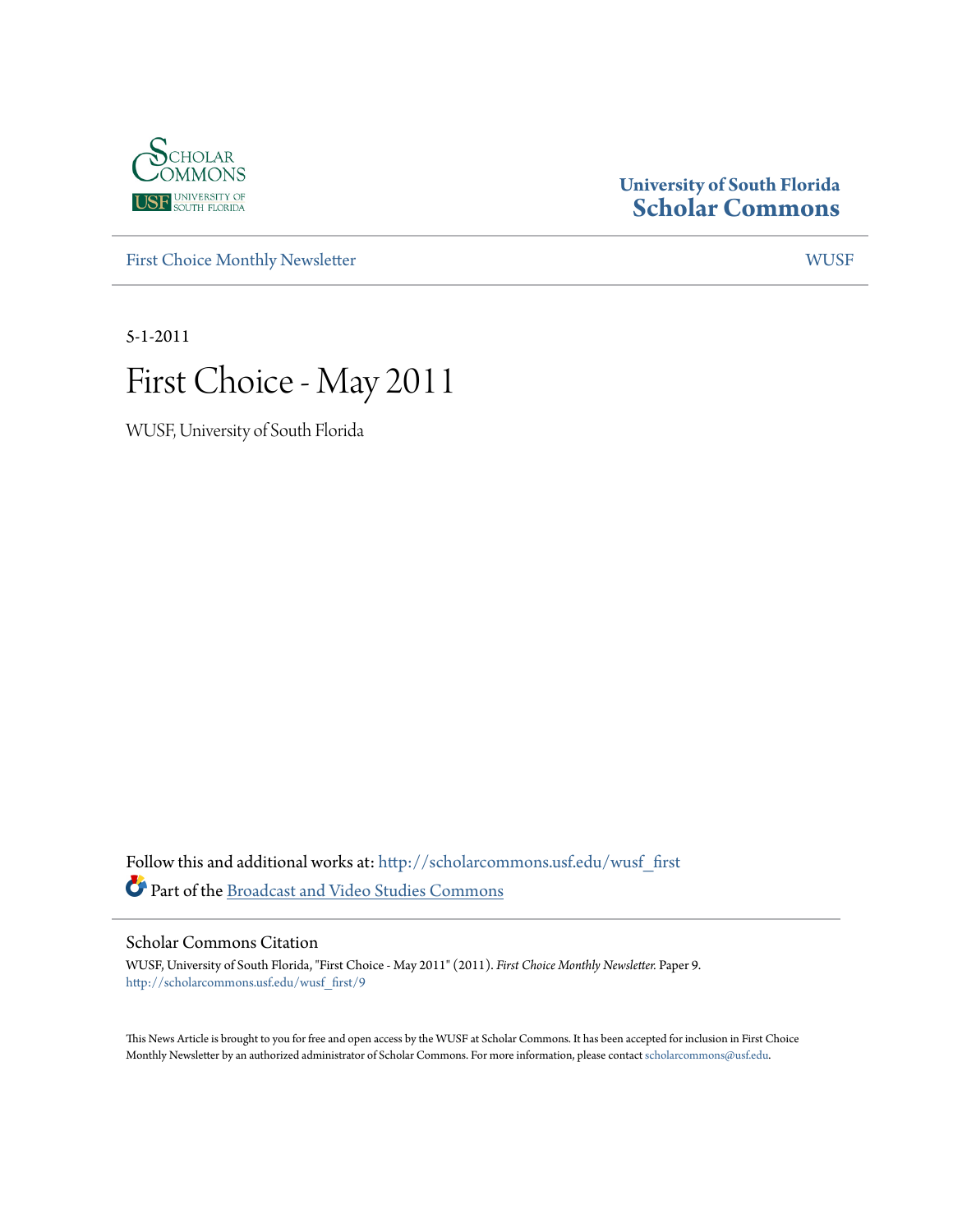# firstchoice &

# National Memorial Day Concert 2011

For more than two decades, the National Memorial Day Concert has been broadcast from the West Lawn of the U.S. Capitol. This year it's co-hosted by Gary Sinise *(CSI: New York)* and Joe Mantegna *(Criminal Minds)*, two acclaimed actors who have dedicated themselves to veterans' causes. Joining co-hosts Sinise and Mantegna will be an all-star line-up of dignitaries, actors and musical artists including Hayley Westenra, B.B. King (pictured) and Kris Allen in performance with the National Symphony Orchestra under the direction of top pops conductor Jack Everly. Airs Monday, May 30, at 8:30 p.m.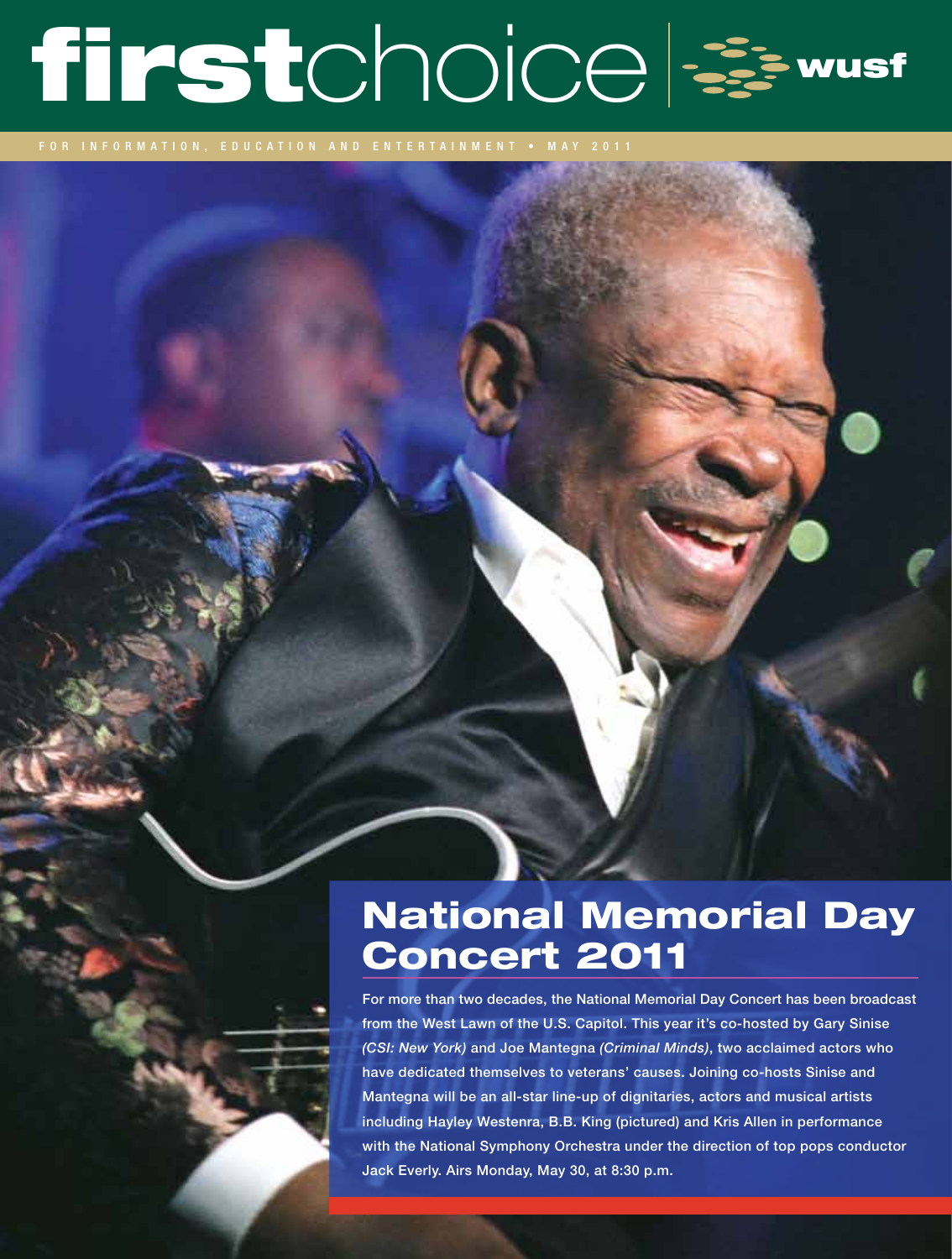## radio television I

#### wusf 89.7 news, information, jazz

| <b>Monday through Friday</b>     |                | <b>Saturday co</b>    |
|----------------------------------|----------------|-----------------------|
| <b>Morning Edition</b>           | $5 - 9a.m.$    | Snap Judgm            |
| <b>BBC Newshour</b>              | $9 - 10a.m.$   | <b>Sound Opinio</b>   |
| The Diane Rehm Show              | 10a.m.-12p.m.  | Conversation          |
| <b>Fresh Air</b>                 | $12-1 p.m.$    | Fresh Air We          |
| <b>The Storv</b>                 | $1-2p.m$       | All Things Co         |
| Talk of the Nation               | $2 - 3 p.m.$   | <b>Prairie Home</b>   |
| <b>The World</b>                 | $3-4 p.m.$     | Riverwalk Ja:         |
| <b>All Things Considered</b>     | 4-6 p.m.       | Piano Jazz            |
| Marketplace                      | 6-6:30 p.m.    | Jazz with Bo          |
| <b>BBC News</b>                  | $6:30 - 7p.m.$ | All Night Jazz        |
| <b>Florida Matters (Tuesday)</b> | $6:30 - 7p.m.$ | <b>Sunday</b>         |
| <b>Fresh Air</b>                 | 7-8 p.m.       | <b>All Night Jazz</b> |
| CBC's Q                          | 8-9 p.m.       | <b>Krista Tippet</b>  |
| <b>All Night Jazz</b>            | 9p.m.-5a.m.    | Latino USA            |
| <b>Friday only</b>               |                | <b>Florida Matte</b>  |
| <b>Jazz At Lincoln Center</b>    | 9-10p.m.       | <b>Weekend Edi</b>    |
| JazzSet                          | 10-11p.m.      | <b>Wait Wait Do</b>   |
| <b>Saturday</b>                  |                | Whad'ya Kno           |
| <b>All Night Jazz</b>            | 5-6 a.m.       | <b>Prairie Home</b>   |
| To The Best of                   |                | <b>The Splendic</b>   |
| <b>Our Knowledge</b>             | $6 - 7a.m.$    | Studio 360            |
| People's Pharmacy                | $7 - 8a.m.$    | On the Media          |
| <b>Weekend Edition</b>           | $8 - 10a.m.$   | All Things Co         |
| <b>Car Talk</b>                  | 10-11a.m.      | Best of Our <b>h</b>  |
| Wait Wait Don't Tell Me          | 11a.m.-12p.m.  | The Tavis Sm          |
| <b>This American Life</b>        | $12-1p.m.$     | All Night Jazz        |

| <b>Saturday continued</b>       |                |
|---------------------------------|----------------|
| <b>Snap Judgment</b>            | $1-2p.m.$      |
| <b>Sound Opinions</b>           | $2-3p.m.$      |
| <b>Conversations World Cafe</b> | 3-4p.m.        |
| Fresh Air Weekend               | 4-5p.m.        |
| <b>All Things Considered</b>    | 5-6p.m.        |
| <b>Prairie Home Companion</b>   | 6-8p.m.        |
| <b>Riverwalk Jazz</b>           | 8-9p.m.        |
| Piano Jazz                      | 9-10p.m.       |
| Jazz with Bob Seymour           | 10p.m.-12a.m.  |
| <b>All Night Jazz</b>           | $12-6$ a.m.    |
| <b>Sunday</b>                   |                |
| <b>All Night Jazz</b>           | 5-6a.m.        |
| <b>Krista Tippet on Being</b>   | 6-7a.m.        |
| <b>Latino USA</b>               | $7 - 7:30a.m.$ |
| <b>Florida Matters</b>          | $7:30-8a.m.$   |
| <b>Weekend Edition</b>          | $8 - 10a.m.$   |
| Wait Wait Don't Tell Me         | 10-11a.m.      |
| Whad'ya Know                    | 11a.m.-12p.m.  |
| <b>Prairie Home Companion</b>   | 12-2p.m.       |
| <b>The Splendid Table</b>       | $2-3p.m.$      |
| Studio 360                      | 3-4p.m.        |
| On the Media                    | 4-5p.m.        |
| <b>All Things Considered</b>    | 5-6p.m.        |
| <b>Best of Our Knowledge</b>    | 6-8p.m.        |
| <b>The Tavis Smiley Show</b>    | 8-10p.m.       |
|                                 |                |

 $10$  p.m.-5 a.m.

The WUSF Radio Reading Service is accessible to those who qualify, 24 hours a day via a special radio receiver, provided at no charge. Find more information at www.wusf.org.

#### classical wsmr 89.1

| <b>Monday through Friday</b>                              |                |
|-----------------------------------------------------------|----------------|
| Classical Music with Russell Gant                         | $6 - 11a.m.$   |
| Classical Music with Bethany Cagle                        | 11 a.m.-3 p.m. |
| Midday Mozart                                             | $12-1 p.m.$    |
| Classical Music with Coleen Cook                          | 3-5 p.m.       |
| Your First Choice                                         | 4-5 p.m.       |
| Performance Today                                         | 5-7 p.m.       |
| <b>Evening Masterwork</b>                                 | 7-9 p.m.       |
| <b>Classical Music</b>                                    | 9p.m.-6a.m     |
| Florida Matters (Friday only)                             | 7-7:30 p.m.    |
| <b>Saturday</b>                                           |                |
| <b>Classical Music</b>                                    | $6 - 8a.m.$    |
| Classical Music with Bethany Cagle/Coleen Cook (May 7&14) | 8 a.m.-12 p.m. |
| Metropolitan Opera (May 7 & 14)                           | $1-5 p.m.$     |
| Classical Music with Bethany Cagle (May 21 & 28)          | 8 a.m.-12 p.m. |
| Classical Music with Coleen Cook (May 21 & 28)            | $12 - 5 p.m.$  |
| Classical Music                                           | 5 p.m.-6 a.m.  |
| <b>Sunday</b>                                             |                |
| Classical Music                                           | $6 - 8$ a.m.   |
| Classical Music with Russell Gant                         | $8-10a.m.$     |
| Sunday Baroque                                            | 10a.m.-2p.m.   |
| <b>Classical Music</b>                                    | 2-5 p.m.       |
| From the Top                                              | 5-6 p.m.       |
| Symphony Cast                                             | 6-8 p.m.       |
| <b>Classical Music</b>                                    | 8 p.m.-6 a.m.  |
|                                                           |                |

#### **MAY TV HIGHLIGHTS**



**Wild Caribbean** This four-part series reveals the magic and drama of the Caribbean—an embodiment of paradise with its crystal blue waters, amazing coral reefs and lush tropical forests. Airs Thursday nights at 9 p.m., beginning May 5.



**Theatreland** explores London's West End, which is home to 45 theaters within one square mile. This fascinating series gets behind the scenes—from rehearsals to opening nights. Airs Friday nights at 10 and 10:25 p.m., beginning May 6.



**The International Dancesport World Championships** showcases dancers from all over the world competing for prestigious titles in the three main ballroom dancing disciplines: Latin, standard and World Ten. Airs Saturday nights at 8 p.m., beginning May 7.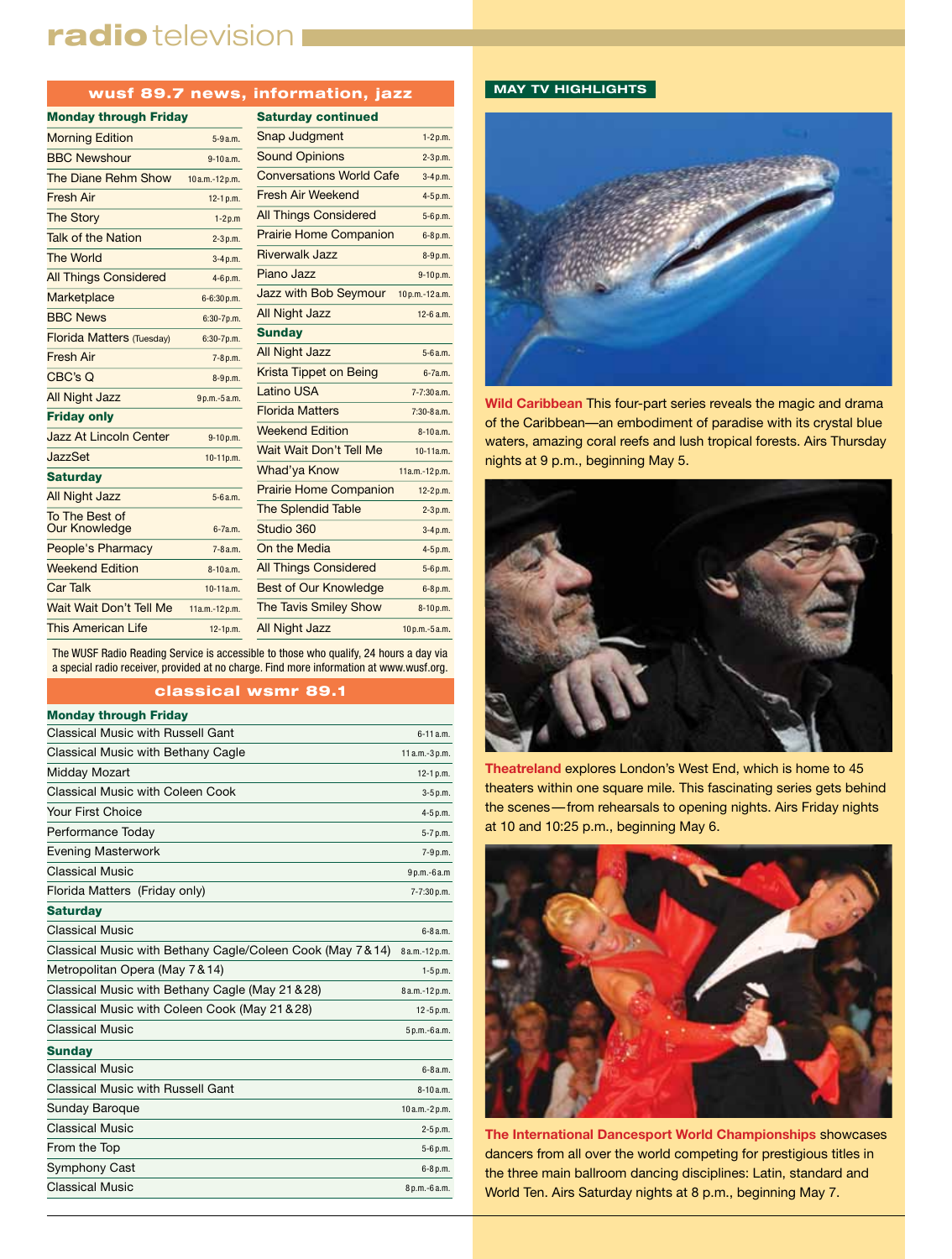## **I** may **tv** primetime

#### Sunday 1st

**8:00pm** Ed Sullivan's Rock and Roll Classics – The 60s **10:00pm** Suze Orman's Money Class Monday 2nd

**8:00pm** Rick Steves' Europe "North Wales: Feisty and Poetic" **8:30pm** Rudy Maxa's World "Edinburgh & the Scottish Highlands" **9:00pm** Travelscope "Naturally Los Angeles" **9:30pm** Seasoned Traveler "Croatia and Bosnia-Hercegovina" **10:00pm** Globe Trekker Special "Pirates, Galleons & Treasure"

#### Tuesday 3rd

**8:00pm** Lark Rise to Candleford **9:00pm** Midsomer Murders "The Grave" Part 2 of 2 **10:00pm** MI-5

#### Wednesday 4th

**8:00pm** Burt Wolf 2011 "European River Cruise" **9:00pm** This Old House "Los Angeles Project" Part 10 of 10 **9:30pm** Hometime "Stone Cottage – Storage" **10:00pm** American Experience "Seabiscuit"

#### Thursday 5th

**8:00pm** Nature "Born Wild: The First Days of Life" **9:00pm** Wild Caribbean "Treasure Islands" **10:00pm** Last Chance to See "Kakapo" Friday 6th

**8:00pm** Lost Treasures of the Ancient World "Dark Age England" **9:00pm** Antiques Roadshow "Billings, MT" Part 2 **10:00pm** Theatreland "Bringing Down the House" **10:25pm** Theatreland "Okay, Now Entertain Us"

#### Saturday 7th

**8:00pm** International Dancesport World Championships, Part 1 of 3 **9:00pm** Saturday Night Movie "Mrs. Doubtfire" (1993)

#### Sunday 8th

**8:00pm** NOVA "Power Surge"



**9:00pm** A Florida Matters Special: "Beyond the Light Switch" **10:00pm** "Beyond the Light Switch," Part 1 of 2 **11:00pm** "Beyond the Light Switch," Part 2 of 2

#### Monday 9th

**8:00pm** Rick Steves' Europe "Edinburgh" **8:30pm** Rudy Maxa's World "South Africa: Safari" **9:00pm** Travelscope "Taiwan - City and Culture"

#### Monday 9th continued

**9:30pm** Seasoned Traveler "The Gulf Coast: After the Storms"



**10:00pm** Globe Trekker "Tunisia & Libya"

#### Tuesday 10th

**8:00pm** Lark Rise to Candleford **9:00pm** Midsomer Murders "Dead Man's Eleven" Part 1 of 2 **10:00pm** MI-5

#### Wednesday 11th

**8:00pm** 13 Wonders of Spain "Alcala de Henares" **8:30pm** Burt Wolf: Travels & Traditions "The Grand Bahamas" **9:00pm** This Old House "Auburndale Project" Part 1 of 16 **9:30pm** Hometime "Stone Cottage – Carpet" **10:00pm** Who Killed Chea Vichea?

#### Thursday 12th

**8:00pm** Nature "True Adventures of the Ultimate Spider-Hunter" **9:00m** Wild Caribbean "Reefs & Wrecks" **10:00pm** Last Chance to See "Blue Whales"

#### Friday 13th

**8:00pm** Secrets of the Dead "Lost Ships of Rome" **9:00pm** Antiques Roadshow "Billings, MT" Part 3 **10:00pm** Theatreland "Flushed with Success" **10:25pm** Theatreland "Is There A Spectre In The House?" Saturday 14th

**8:00pm** International Dancesport World Championships, Part 2 of 3 **9:00pm** Saturday Night Movie "Crossing Delancey" (1988)

#### Sunday 15th **8:00pm** NOVA

"St. Helens Back from the Dead" **9:00pm** Adirondacks

#### Monday 16th

**8:00pm** Rick Steves' "Europe Naples and Pompeii" **8:30pm** Rudy Maxa's World "South Africa: Cape Town" **9:00pm** Travelscope "Taiwan - The Natural Side" **9:30pm** Seasoned Traveler "Heritage Tours/Golf's Best Courses" **10:00pm** Globe Trekker "Central China" Tuesday 17th

#### **8:00pm** Lark Rise to Candleford **9:00pm** Midsomer Murders "Dead Man's Eleven" Part 2 of 2

**10:00pm** MI-5 Wednesday 18th **8:00pm** 13 Wonders of Spain

"Salamanca" **8:30pm** Burt Wolf: Travels & Traditions "Cruising Provence"

#### Wednesday 18th continued **9:00pm** This Old House

"Auburndale Project" Part 2 of 16 **9:30pm** Hometime "Stone Cottage – Electronics"

**10:00pm** Augusta's Master Plan: From Sherman's March to Arnie's Army

#### Thursday 19th

**8:00pm** Nature "Outback Pelicans" **9:00pm** Wild Caribbean "Hurricane Hell" **10:00pm** Last Chance to See "Return of the White Rhino"

#### Friday 20th

**8:00pm** Secrets of the Dead "Lost in the Amazon" **9:00pm** Antiques Roadshow "Biloxi, MS" Part 3 **10:00pm** Theatreland "Waiting in the Winas' **10:25pm** Theatreland "Goodbye Godot" Saturday 21st

**8:00pm** International Dancesport World Championships, Part 3 of 3 **9:00pm** Saturday Night Movie "When Harry Met Sally" (1989)

#### Sunday 22nd

**8:00pm** NOVA "Ghosts of Machu Picchu" **9:00pm** Secrets of Shangri-la **10:00pm** Lost Treasures of the Ancient World "Ancient China"

#### Monday 23rd

**8:00pm** Rick Steves' Europe "Italy's Amalfi Coast" **8:30pm** Rudy Maxa's World "South

Africa: Garden Route & Wine Country" **9:00pm** Travelscope "Ottawa, Canada" **9:30pm** Seasoned Traveler "English Gardens" **10:00pm** Globe Trekker "Micronesia" Tuesday 24th



**8:00pm** Lark Rise to Candleford **9:00pm** Midsomer Murders "Death of a Stranger" Part 1 of 2 **10:00pm** MI-5

#### Wednesday 25th

**8:00pm** 13 Wonders of Spain "San Cristobal De La Laguna" **8:30pm** Burt Wolf: Travels & Traditions "Cayman Islands" **9:00pm** This Old House "Auburndale Project" Part 3 of 16 **9:30pm** Hometime "Stone Cottage: Cul-De-Sac Prep" **10:00pm** Hold At All Costs Thursday 26th **8:00pm** Nature

"Cuba: The Accidental Eden" **9:00pm** Wild Caribbean "Secret Shores" **10:00pm** Nature "Braving Iraq"

Friday 27th **8:00pm** Secrets of the Dead

"Airmen and the Headhunters"

#### Friday 27th continued

**9:00pm** Antiques Roadshow "Biloxi, MS" Part 2 **10:00pm** Theatreland "Blonde or Brunette" **10:25pm** Theatreland "Blood, Sweat and Magic"

#### Saturday 28th

**8:00pm** Mike Douglas: Moments and Memories



**9:00pm** Saturday Night Movie "Bonnie & Clyde" (1967)

#### Sunday 29th **8:00pm** NOVA

"Secrets of Stonehenge" **9:00pm** American Experience "Victory in the Pacific"

#### Monday 30th

**8:00pm** Rick Steves' Europe "Milan and Lake Como" **8:30pm** National Memorial Day Concert 2011 **10:00pm** Globe Trekker "Sri Lanka & Maldives"

#### Tuesday 31st

**8:00pm** Lark Rise to Candleford **9:00pm** Midsomer Murders "Death of a Stranger" Part 2 of 2 **10:00pm** MI-5

#### **Where to Watch**

#### **Over the Air**

- 16.1 WUSF TV
- 16.2 WUSF Kids
- 16.3 WUSF Create
- 16.4 Florida Knowledge **Network**

#### **WUSF on Comcast**

- 204 WUSF TV
- 205 WUSF Kids
- 206 WUSF Create
- 207 Florida Knowledge
- **Network**

#### **WUSF on Verizon FiOS**

- 016 WUSF TV
- 470 WUSF TV
- 473 WUSF Kids
- 472 WUSF Create
- 471 Florida Knowledge Network

#### **WUSF on Bright House**

- 616 WUSF TV
- 617 WUSF Kids
- 618 WUSF Create
- 619 Florida Knowledge Network